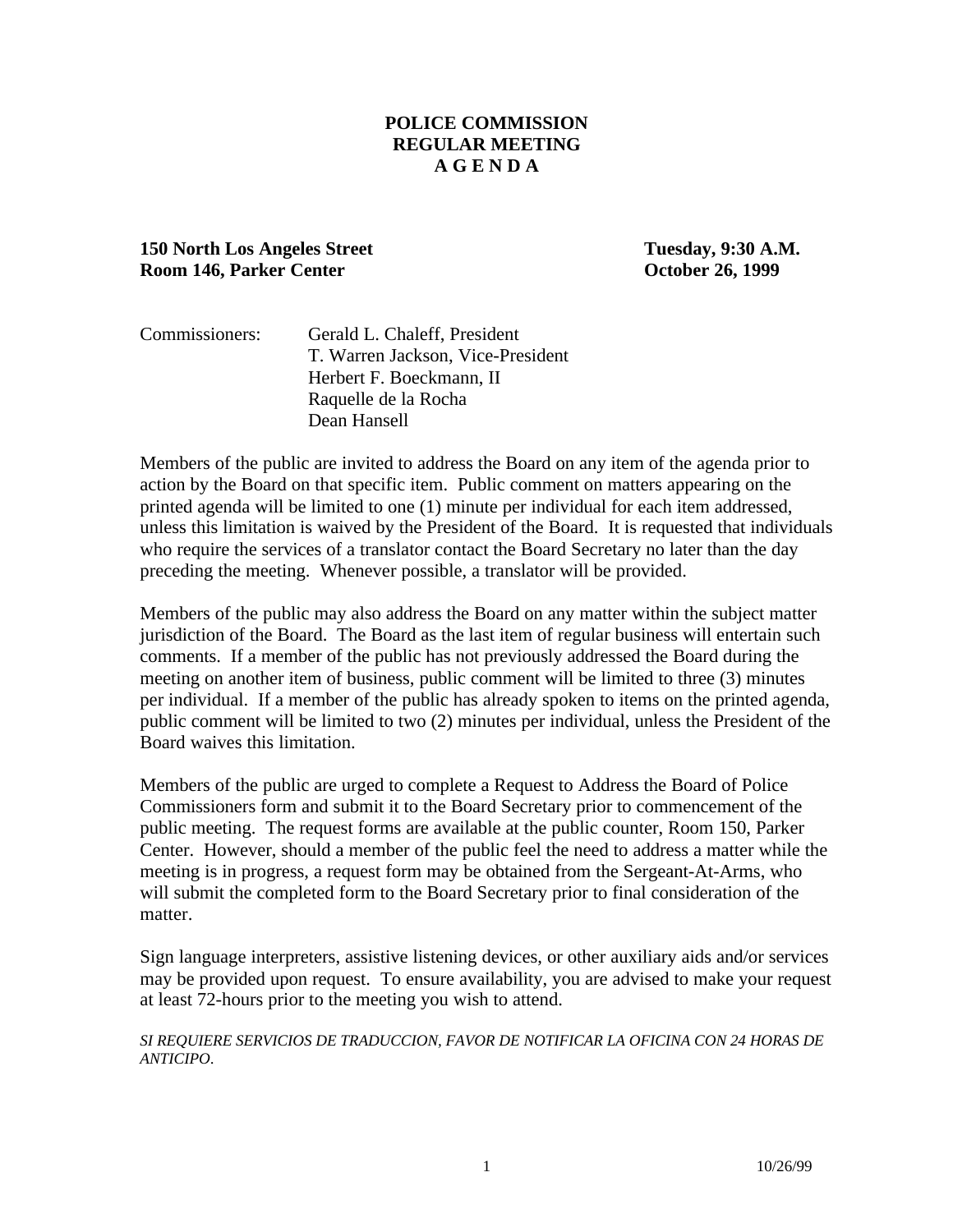- 1. APPROVAL OF THE MINUTES FOR THE REGULAR MEETINGS OF JUNE 8 AND SEPTEMBER 14, 1999.
- 2. COMMISSION BUSINESS
- 3. REPORT OF THE CHIEF OF POLICE

#### 4. CHIEF OF POLICE RECOMMENDS FOR BOARD ACTION

- A. Approval of the permit application of the Students Run L.A. for an athletic event to be held Sunday, November 21, 1999, which will take place in Pacific Area, subject to conditions set forth.
- B. Approval of the permit application of the Chinatown Firecracker Run Committee for an athletic event to be held Sunday, February 6, 2000, which will take place in Northeast Area, subject to conditions set forth.
- C. Approval of the permit application of the Manual Arts High School for a parade to be held Saturday, October 30, 1999, which will take place in Southwest Area, subject to conditions set forth.
- D. Approval of the permit application of the Airport Marina Counseling Service for a parade to be held Saturday, November 20, 1999, which will take place in Pacific Area, subject to conditions set forth.
- E. Approval of the permit application of Councilman Rudy Svorinich, Jr. and the San Pedro Peninsula Chamber of Commerce for a parade to be held Sunday, December 5, 1999, which will take place in Harbor Area, subject to conditions set forth.
- F. Approval of the permit application of the National Cultural Foundation, Inc. for a parade to be held Monday, January 17, 2000, which will take place in Southwest Area, subject to conditions set forth.
- G. Retroactive approval of the permit application of the L.A. Coalition to Stop the Execution of Mumia Abu Jamal for a march held Saturday, September 25, 1999, which took place in West Los Angeles Area, subject to conditions set forth.
- H. DENIAL of the permit application of Geotechnical and Environmental Consultants for a variance to Los Angeles Municipal Code Section 41.40 for nighttime construction, as set forth.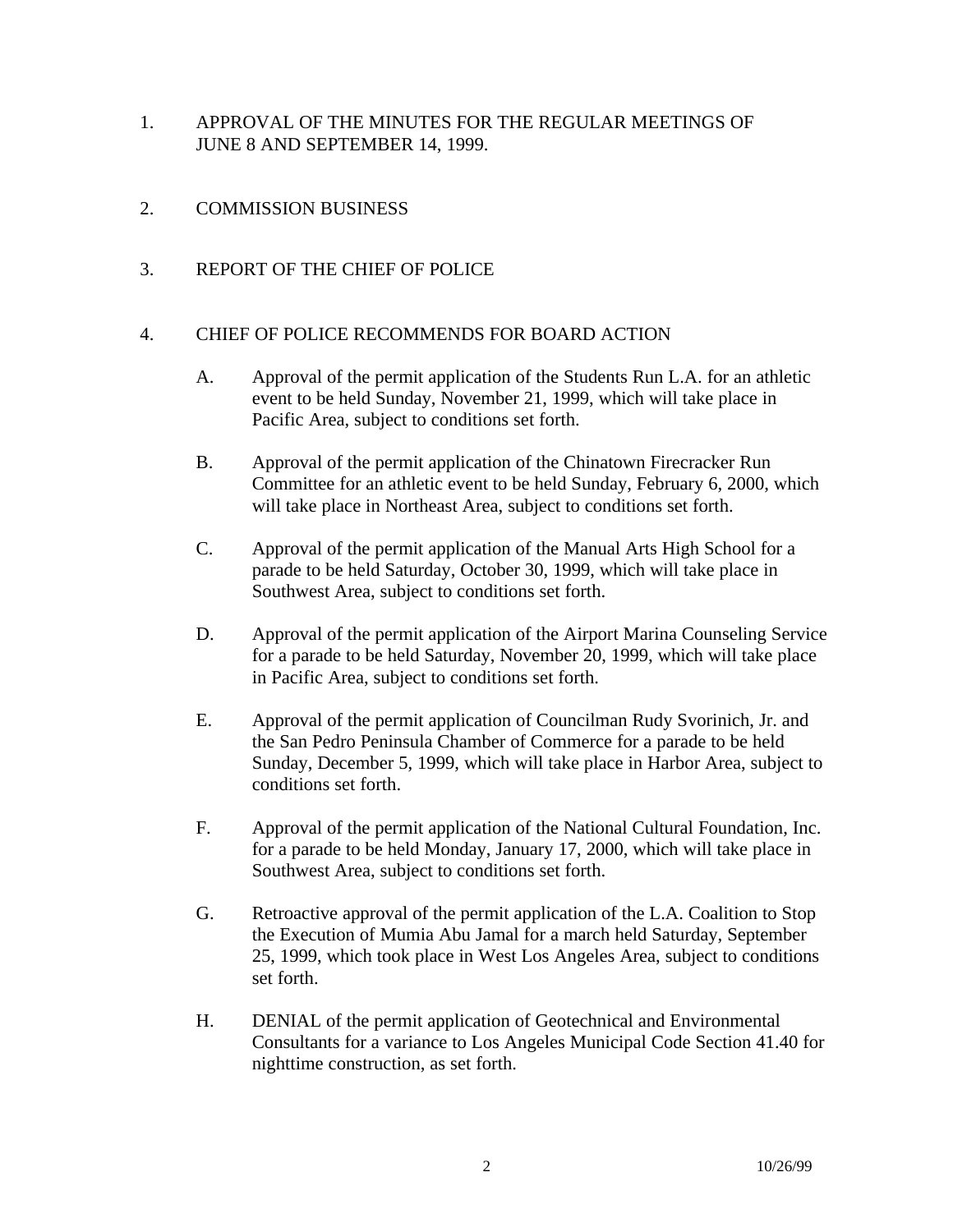- I. Retroactive approval of the permit application of Ford Construction, Inc. for a variance to Los Angeles Municipal Code Section 41.40 for nighttime construction from 12:01 a.m. to 7:00 a.m., Monday; 9:00 p.m. to 7:00 a.m., Monday through Friday; and on Saturday, from 6:00 p.m. to 12:00 midnight, beginning October 1, 1999, at various worksites, subject to conditions set forth.
- J. Retroactive approval of the permit application of the Department of Water and Power for a variance to Los Angeles Municipal Code Section 41.40 for nighttime construction from 9:00 p.m. to 7:00 a.m., Monday through Friday, which began October 15, 1999 and ending December 31, 1999, at the worksite located at Wilshire Boulevard and Serrano Avenue, subject to conditions set forth.
- K. Retroactive approval of the permit application of Fluor Daniel Telecom for a variance to Los Angeles Municipal Code Section 41.40 for nighttime construction from 12:00 midnight to 5:00 a.m., Monday through Friday, from 2:00 a.m. to 8:00 a.m. on Saturday, which began October 11, 1999 and ending January 28, 2000, at the worksites located at Highland Avenue between Santa Monica Boulevard and Selma Avenue and Highland Avenue between Selma Avenue and Cahuenga Boulevard and DENY request to work on Sunday, subject to conditions set forth.
- L. Retroactive approval of the permit application of Abratique & Associates, Inc. for a variance to Los Angeles Municipal Code Section 41.40 for nighttime construction from 9:00 p.m. to 6:00 a.m., Tuesday through Friday, which began October 19, 1999 and ending October 22, 1999, at the worksite located at the intersection of Rodeo Road and La Cienega Boulevard, subject to conditions set forth.
- M. Approval of the permit application of Pacific Bell for a variance to Los Angeles Municipal Code Section 41.40 for nighttime construction from 9:00 p.m. to 5:30 a.m., Monday through Friday, beginning as soon as the variance is granted and ending November 15, 1999, at the worksite located at Broadway Avenue between Temple Avenue and  $5<sup>th</sup>$  Street, subject to conditions set forth.
- N. Approval of proposed Home-Garaging Authorities for Fiscal Year 1999/2000, as set forth.
- O. Approval and transmittal to the Intergovernmental Relations Committee of the City Council the report on Los Angeles Police Department employee relationships with outside organizations January 1, 1998 through December 31, 1998, as set forth.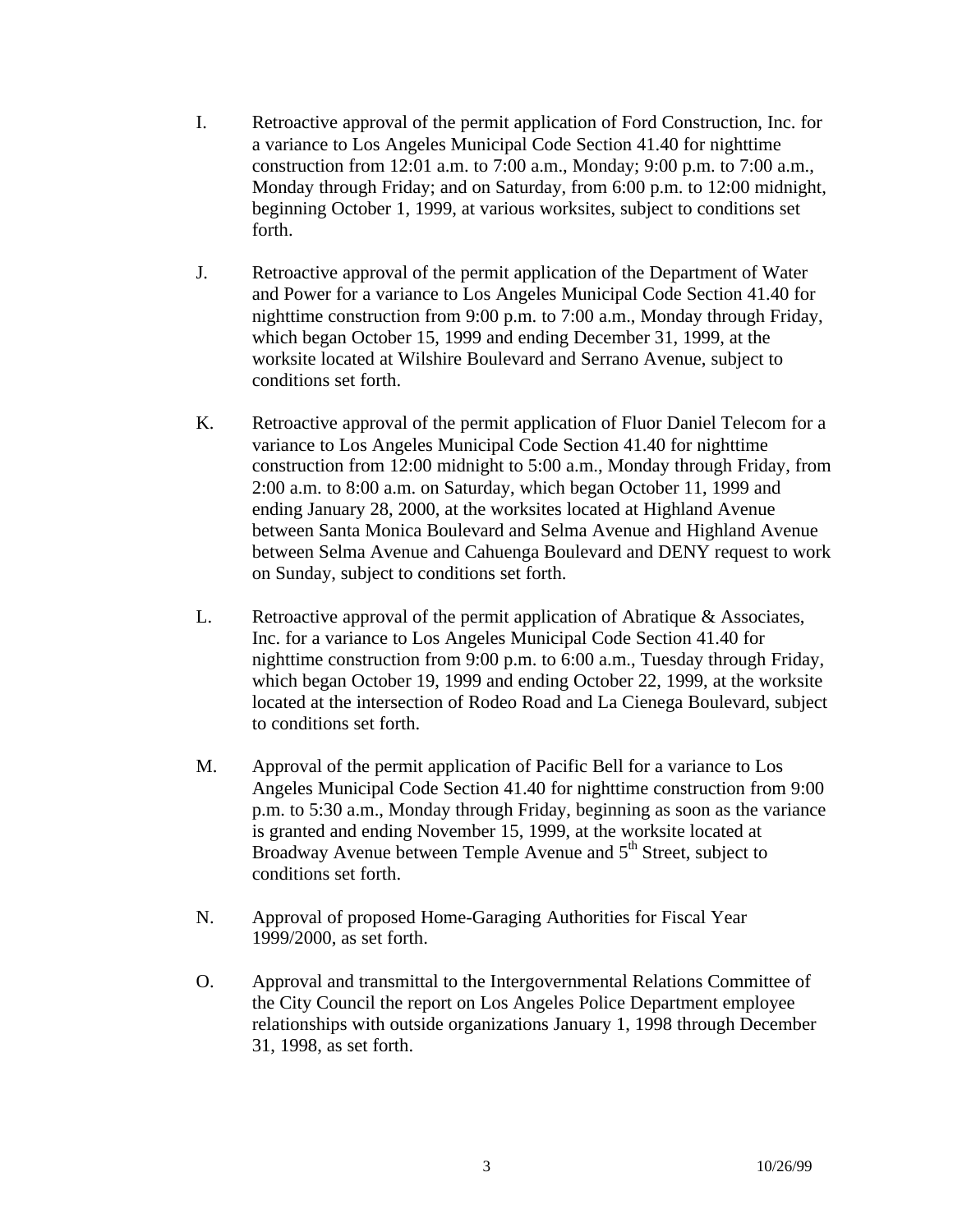P. Approval and transmittal to the Mayor of contract to present the Robert Presley Institute of Criminal Investigation Core Course, as set forth.

## 5. MISCELLANEOUS

- A. Discussion of the Risk Management Grant Quarterly Report.
- B. CONTINUED FROM 10/19/99 Discussion and consideration of progress update on In-Custody Death Audit.
- C. Discussion and consideration of Department Special Order relative to the Inspector General.
- D. Discussion and consideration of status report regarding "Board of Inquiry."

# 6. SECRETARY SUBMITS FOR BOARD INFORMATION

A. Personnel items on file, as submitted on reports for the period ending October 22, 1999.

## 7. PUBLIC COMMENT PERIOD

Comments from the public on items of public interest within the Board's subject matter jurisdiction.

## 8. CLOSED SESSION

- A. Public Employee Performance Evaluations Review of Officer-Involved Shootings and other personnel matters. Government Code Section 54957.
	- 1) LERI #A038-98 four Police Officer II's.
	- 2) LERI #A039-98 one Police Officer I, one Police Officer II, two Police Officer III's.
	- 3) OIS #004-99 one Police Officer II.
- B. Discussion with legal counsel regarding pending litigation of the following cases: Simmons v. City, CV95-6735; Hong v. City, CV97-4788; Asgari v. City, Orange County Superior Court No. C597441; Dunlap v. City, BC 192 834; Batis v. City, BC 192 924; Hawkins v. City, BC 185 602; Moran v. City, CV97-0045; Los Angeles Times v. Los Angeles Police Department, BS 057-140; Heo v. City, BC 204-826 and Guillory v. City, BC 202 788. Government Code Section 54956.9.